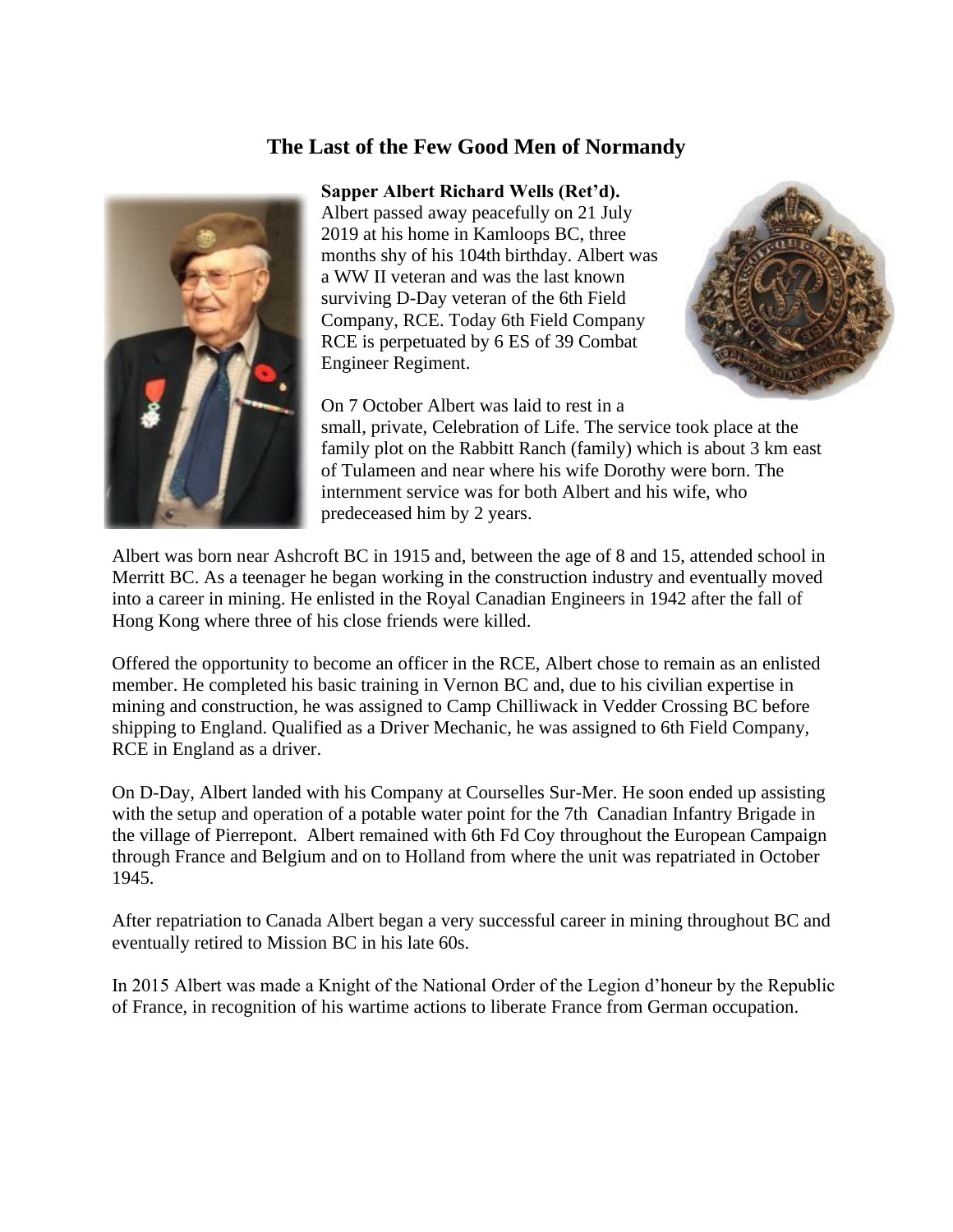## Then:



June1944<br>
LCpl Ed Tryhall (far right) and<br>
Spr Albert Wells (second from right)<br>
6 Field Company RCE